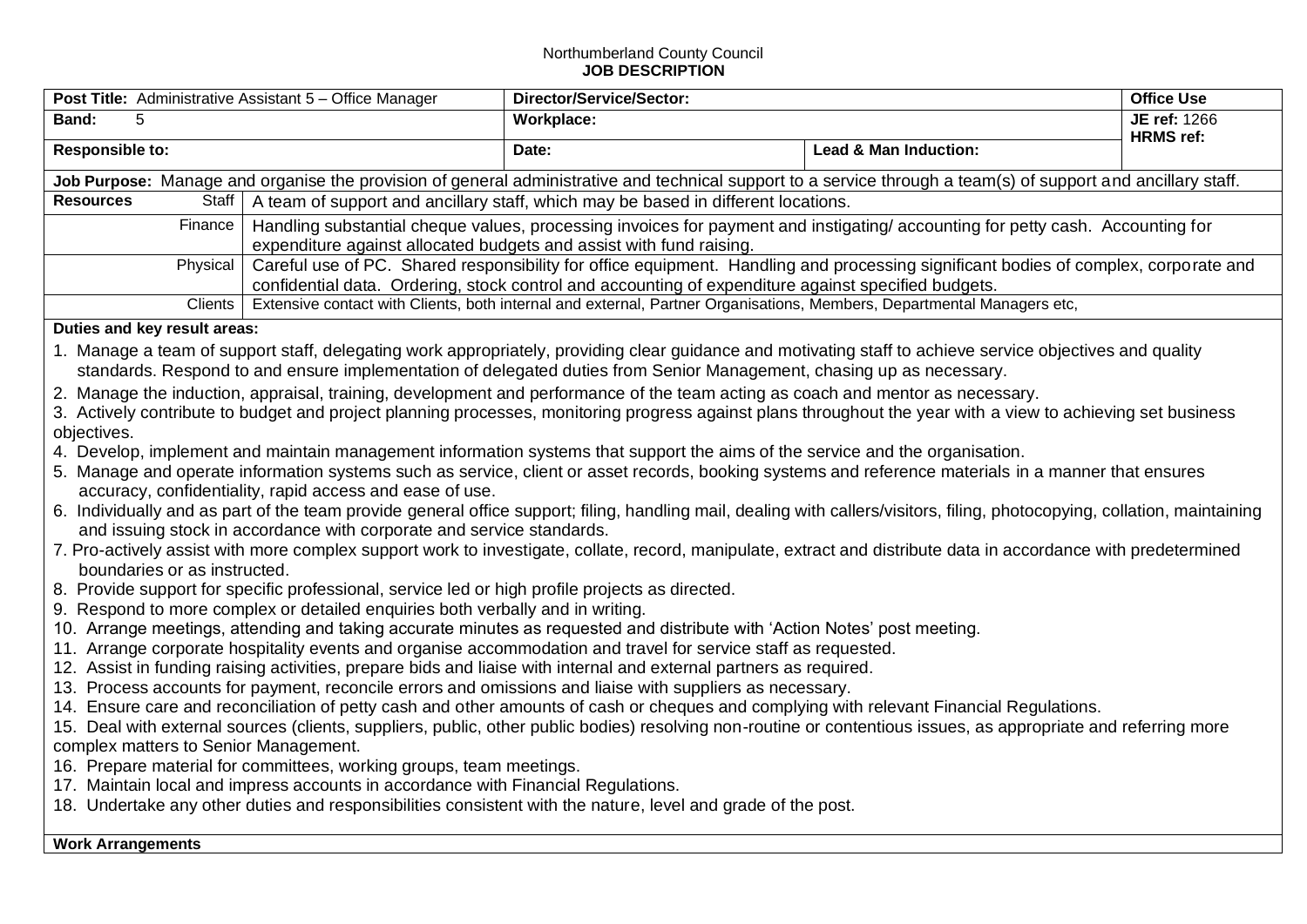| Transport requirements: | Decasional need to travel to other service locations to provide cover, collect documents from Archives, attend training etc. |
|-------------------------|------------------------------------------------------------------------------------------------------------------------------|
| Working patterns:       | 37 hours per week, day work. Flexible working hours may apply if staff co-operate to provide cover.                          |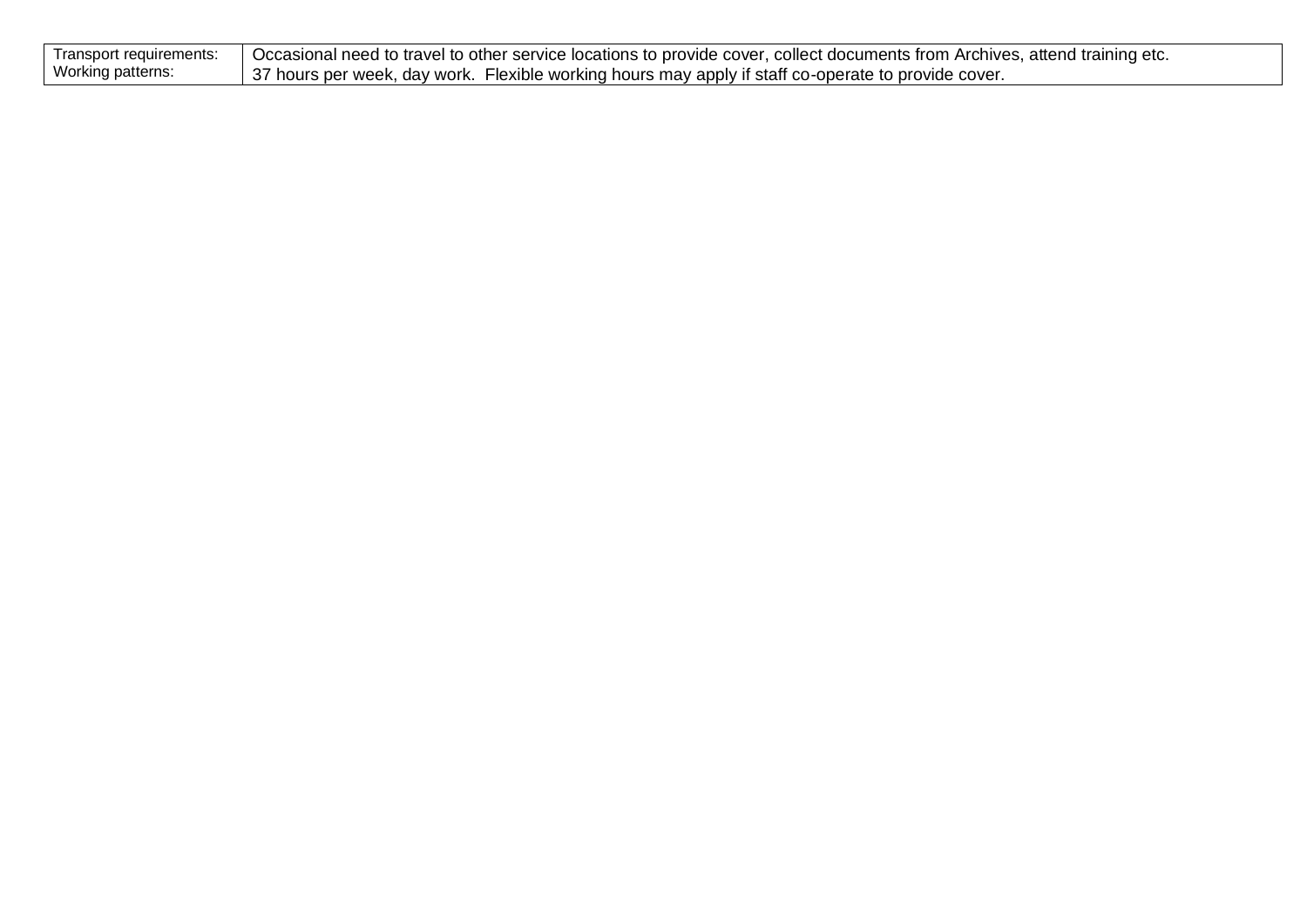## Northumberland County Council **PERSON SPECIFICATION**

| <b>Post Title:</b> Administrative Assistant 5 – Office Manager                     | Director/Service/Sector:                                    | Ref: 1266 |
|------------------------------------------------------------------------------------|-------------------------------------------------------------|-----------|
| <b>Essential</b>                                                                   | <b>Desirable</b>                                            | Assess by |
| <b>Qualifications and Knowledge</b>                                                |                                                             |           |
| A good general education demonstrating numeracy and literacy.                      | NVQ Level 4 or equivalent in a business related discipline. |           |
| NVQ Level 3 or equivalent in a business/administrative related discipline          |                                                             |           |
| A relevant typing or IT qualification i.e. RSA Level 3, ECDL, or equivalent        |                                                             |           |
| <b>Experience</b>                                                                  |                                                             |           |
| Considerable experience in a similar role covering a broad range of support        | Experience of the directorate's services.                   |           |
| tasks and procedures in a large complex organisation.                              |                                                             |           |
| Previous experience of effectively supervising staff.                              |                                                             |           |
| Advanced IT skills and extensive experience in using office applications on a      |                                                             |           |
| personal computer.                                                                 |                                                             |           |
| <b>Skills and competencies</b>                                                     |                                                             |           |
| Writes clearly, succinctly and correctly.                                          | Advanced skills in Microsoft Office.                        |           |
| Able to quickly and accurately manipulate numerical data using arithmetic          |                                                             |           |
| functions and organise in suitable graph or spreadsheet format, as appropriate.    |                                                             |           |
| Ability to organise self and work without constant supervision.                    |                                                             |           |
| Able to apply technology in new work-related situations.                           |                                                             |           |
| Able to follow instructions and procedures without constant supervision.           |                                                             |           |
| Ability to form appropriate relationships quickly.                                 |                                                             |           |
| Works in a systematic and orderly manner.                                          |                                                             |           |
| Knowledge of a broad range of work related tasks and procedures together with      |                                                             |           |
| the operation of associated tools and equipment.                                   |                                                             |           |
| Physical, mental, emotional and environmental demands                              |                                                             |           |
| Usually works in a seated position. Some standing, walking, stretching or lifting. |                                                             |           |
| Able to use own initiative and effectively organise own time and that of           |                                                             |           |
| subordinate staff.                                                                 |                                                             |           |
| Regular periods of concentrated mental attention with regular pressure from        |                                                             |           |
| deadlines, interruptions and conflicting demands.                                  |                                                             |           |
| Contact with the public may result in some emotional demands.                      |                                                             |           |
| Minimal exposure to disagreeable, unpleasant or hazardous conditions.              |                                                             |           |
| <b>Motivation</b>                                                                  |                                                             |           |
| A commitment to providing a quality administrative support service.                |                                                             |           |
| Reliable and keeps good time.                                                      |                                                             |           |
| Demonstrates integrity and upholds values and principles.                          |                                                             |           |
| Promotes equal opportunities and diversity in all aspects of work.                 |                                                             |           |
| Appropriately follows instructions to achieve set objectives.                      |                                                             |           |
| Works collaboratively to achieve team spirit.                                      |                                                             |           |
| Adapts to change by adopting a flexible and cooperative attitude.                  |                                                             |           |